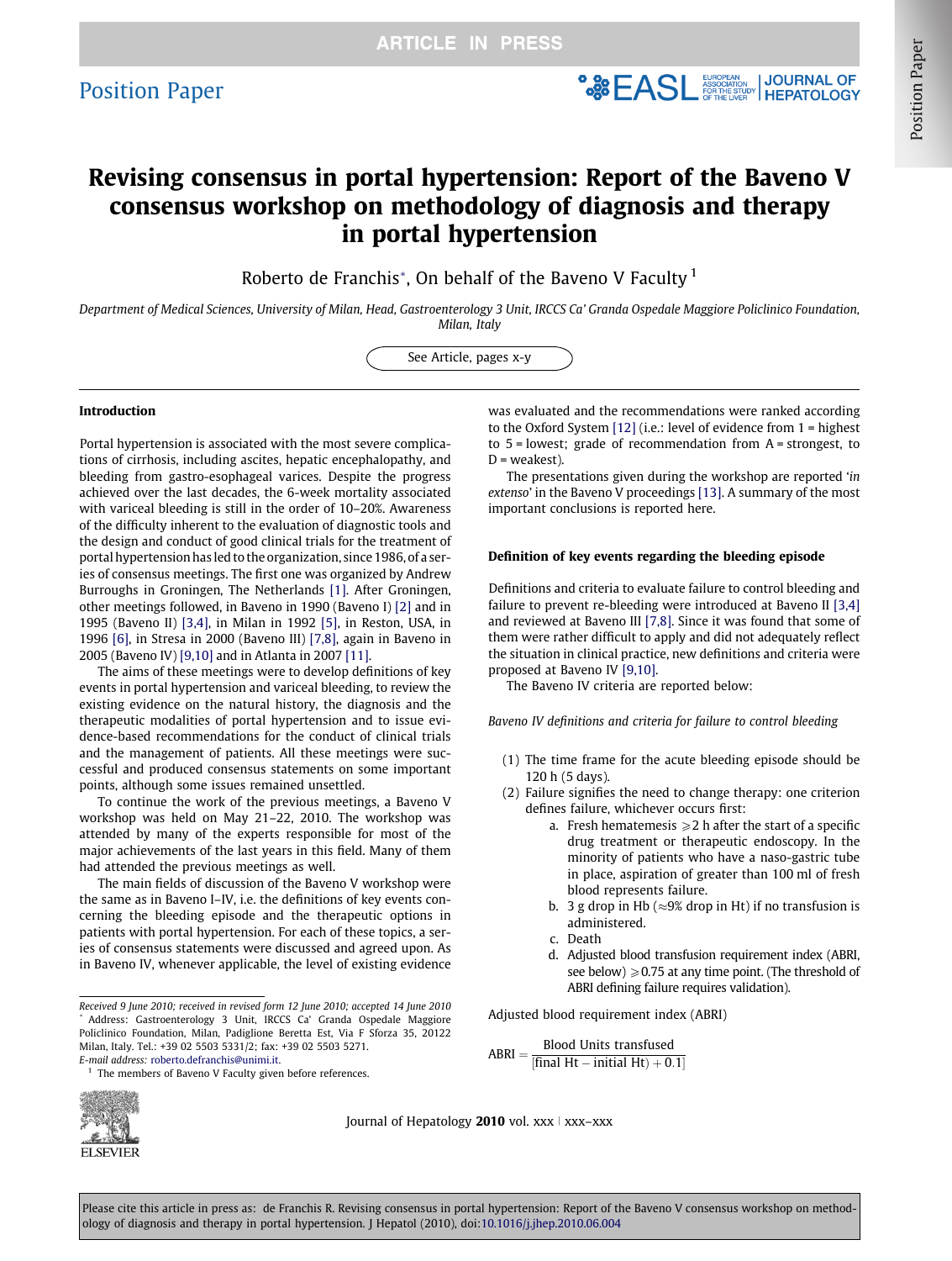# Position Paper

- Ht (or Hb) is measured at least every:

- 6 h for the first 2 days 12 h for days 3–5
- The transfusion target should be an haematocrit of 24% or a haemoglobin of 8 g/dl.

Baveno IV definitions and criteria for failure of secondary prophylaxis

Failure to prevent re-bleeding is defined as a single episode of clinically significant re-bleeding from portal hypertensive sources.

Clinically significant re-bleeding:

(a) Hematemesis/melaena. In the minority of patients who have a naso-gastric tube in place, aspiration of greater than 100 ml of fresh blood represents failure, plus

(b) Adjusted Blood Requirement Index (ABRI)  $\geq 0.5$  (The threshold of ABRI defining failure requires validation), or

(c) Decrease 3 g of Hb if no transfusion is given.

After Baveno IV, the diagnostic performance of the Baveno II–III and Baveno IV criteria was evaluated by analysing the population of a study of the use of recombinant factor VII in acute variceal bleeding [\[14\].](#page-6-0) The conclusions of the study were as follows: Baveno IV criteria have a rather high accuracy; ABRI in its current definition does not add to the accuracy of the other Baveno IV criteria; the best timing for measurement of hematocrit and the ideal cut off value of ABRI score should be further investigated.

As a consequence, at Baveno V the Baveno IV consensus statements were modified as follows:

Baveno V definitions and criteria for failure to control bleeding

- The time frame for the acute bleeding episode should be 120 h (5 days).
- Failure is defined as death or need to change therapy defined by one of the following criteria: (2b;B)
- Fresh hematemesis or NG aspiration of  $\geq 100$  ml of fresh blood  $\geq 2$  h after the start of a specific drug treatment or therapeutic endoscopy.
- Development of hypovolaemic shock.
- 3 g drop in Hb (9% drop of Ht) within any 24 h period if no transfusion is administered. This time frame needs to be further validated.
- The potential value of an index of blood transfusion requires prospective validation (5;D).

Baveno V definitions and criteria for failure of secondary prophylaxis

- Failure to prevent re-bleeding is defined as a single episode of clinically significant re-bleeding from portal hypertensive sources after day 5 (5;D).
- Clinically significant re-bleeding: recurrent melena or hematemesis resulting in any of the following:
- 1. hospital admission,
- 2. blood transfusion,
- 3. 3 g drop in Hb,
- 4. death within 6 weeks.

Areas requiring further study (5;D)

- Prospective validation of Baveno IV and V criteria and comparison with Baveno II and III definitions.
- Interactions of time events with prognostic factors.
- Definition and usefulness of a transfusion index for failure criteria:
	- Clinical applicability.

Appropriate for randomised trials. Expected response to transfusions/within determined policy of transfusion.

# Therapeutic options in patients with portal hypertension

Pre-primary prophylaxis (prevention of the formation of varices)

Background

- Prevention of the development of complications of portal hypertension is an important area of research (5;D).
- Hepatic venous pressure gradient (HVPG)  $\geq 10$  mm Hg is predictive of varices formation and decompensation (1b;A).

Recommendations for management

- All cirrhotic patients should be screened for varices at diagnosis (5;D).
- Pre-primary prophylaxis should only include patients without gastro-esophageal varices (5;D).
- Treatment of underlying liver disease may reduce portal hypertension and prevent its clinical complications (1b;A).
- There is no indication, at this time, to use beta-blockers to prevent the formation of varices (1b;A).
- HVPG measurement in pre-primary prophylaxis may be recommended only in the context of clinical trials (5;D).

Areas requiring further study (5;D)

- Basic mechanisms in the development and progression of portal hypertension.
- Non-invasive techniques to identify patients with clinically significant portal hypertension.
- The impact of treating the underlying chronic liver disease in the development of varices and other portal hypertensive related complications.
- Treatments to prevent the development of varices and other portal hypertensive related complications in different risk groups (e.g. patients with HVPG between 6 and 10 mm Hg and those with HVPG  $\geq 10$  mm Hg).

Prevention of the first bleeding episode

# Patients with small varices

- Patients with small varices with red wale marks or Child C class have an increased risk of bleeding (1b;A) and should be treated with nonselective beta-blockers (NSBB) (5;D).

2 Journal of Hepatology 2010 vol. xxx | xxx–xxx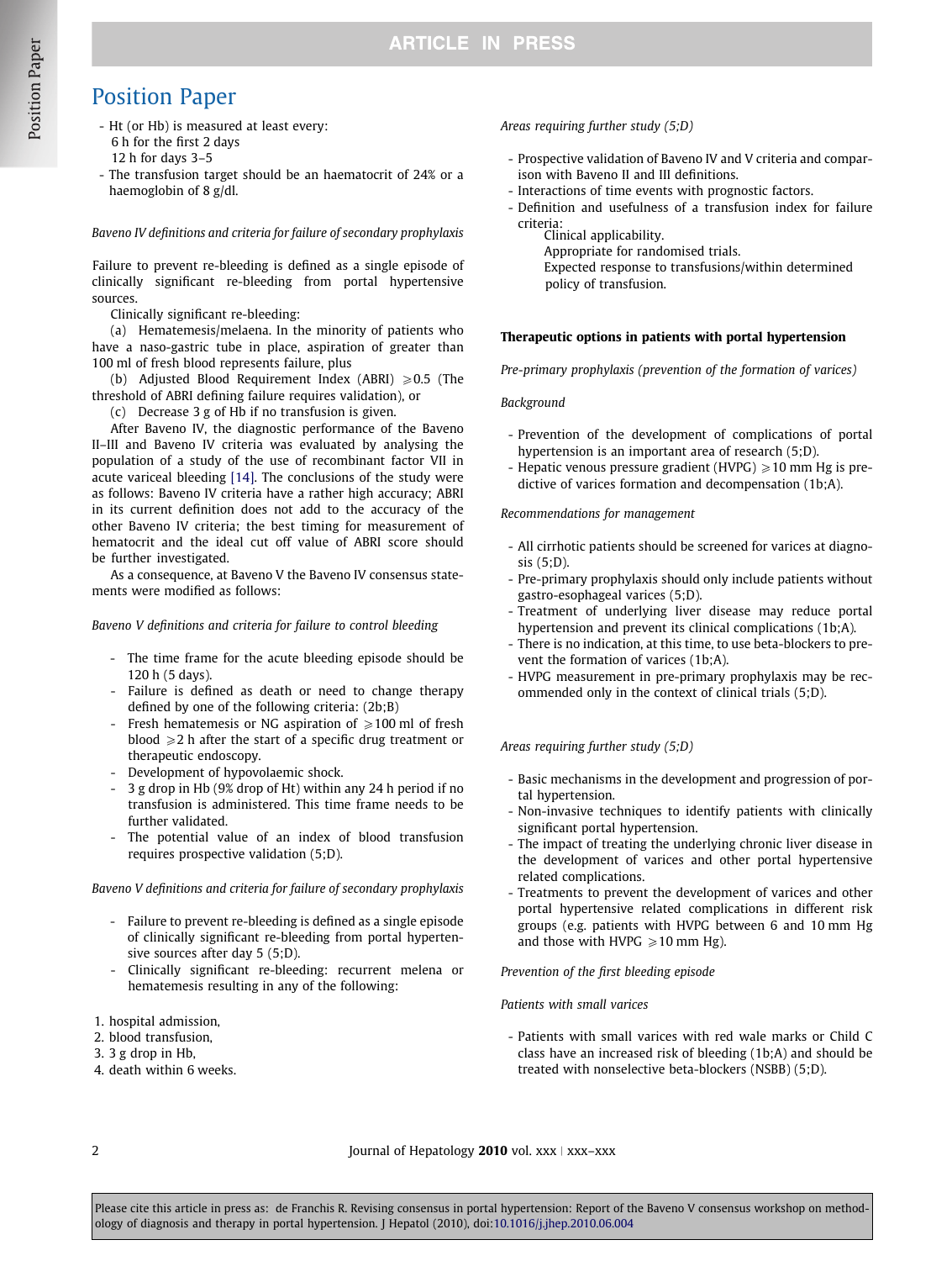- Patients with small varices without signs of increased risk may be treated with NSBB to prevent progression of varices and bleeding (1b;A). Further studies are required to confirm their benefit.

# Patients with medium-large varices

- Either NSBB or endoscopic band ligation (EBL) is recommended for the prevention of the first variceal bleeding of medium or large varices (1a; A).
- The choice of treatment should be based on local resources and expertise, patient preference and characteristics, side effects, and contra-indications (5;D).
- Carvedilol is a promising alternative (1b;A) which needs to be further explored.
- Shunt therapy, endoscopic sclerotherapy, and isosorbide mononitrate alone should not be used in the prophylaxis of first variceal bleeding (1a;A).
- There is insufficient data to recommend the use of NSBB in combination with Isosorbide-5-Mononitrate (ISMN), spironolactone, or EBL for primary prophylaxis (1b;A).

# Patients with gastric varices

- Despite the absence of specific data on prophylactic studies, patients with gastric varices may be treated with NSBB (5;D).

#### Role of HVPG measurement

- In centers where adequate resources and expertise are available, HVPG measurements should be routinely used for prognostic and therapeutic indications (5;D).
- Controlled trials using pharmacological therapy in primary prophylaxis should include HVPG measurements (5;D).
- A decrease in HVPG of at least 20% from baseline or to  $\leqslant$ 12 mm Hg after chronic treatment with NSBB is clinically relevant in the setting of primary prophylaxis (1a;A).
- Acute HVPG response to intravenous propranolol may be used to identify responders to beta-blockers, specifically a decrease in HVPG of 10% or to  $\leq 12$  mm Hg may be relevant in this setting (1b;A).

# Areas requiring further study

- Studies evaluating the use of carvedilol.
- Studies evaluating novel therapeutic options.

# Treatment of acute bleeding from varices

# Blood volume restitution

- The goal of resuscitation is to preserve tissue perfusion. Volume restitution should be initiated to restore and maintain hemodynamic stability.
- PRBC transfusion should be done conservatively at a target hemoglobin level between 7 and 8 g/dl., although transfusion policy in individual patients should also consider other factors such as co-morbidities, age, hemodynamic status and ongoing bleeding (1b;A).

# JOURNAL OF HEPATOLOGY

- Recommendations regarding management of coagulopathy and thrombocytopenia cannot be made on the basis of currently available data (5;D).
- PT/INR is not a reliable indicator of the coagulation status in patients with cirrhosis (1b;A).

#### Antibiotic prophylaxis

- Antibiotic prophylaxis is an integral part of therapy for patients with cirrhosis presenting with upper gastrointestinal bleeding and should be instituted from admission (1a;A).
- Oral quinolones are recommended for most patients (1b;A).
- Intravenous ceftriaxone should be considered in patients with advanced cirrhosis (1b;A), in hospital settings with high prevalence of quinolone-resistant bacterial infections and in patients on previous quinolone prophylaxis (5;D).

# Prevention of hepatic encephalopathy

- Recommendations regarding management and prevention of encephalopathy in patients with cirrhosis and upper GI bleeding cannot be made on the basis of currently available data (5;D).

#### Assessment of prognosis

- $-$  HVPG  $\geqslant$  20 mm Hg. Child-Pugh class C, and active bleeding at endoscopy are the variables most consistently found to predict 5-day treatment failure (2b;B).
- Child-Pugh class C, MELD score  $\geq 18$ , and failure to control bleeding or early re-bleeding are the variables most consistently found to predict 6-week mortality (2b;B).

# Timing of endoscopy

- Patients with GI bleeding and features suggesting cirrhosis should have upper endoscopy as soon as possible after admission (within 12 h) (5;D).

# Pharmacological treatment

- In suspected variceal bleeding, vasoactive drugs should be started as soon as possible, before endoscopy (1b;A).
- Vasoactive drugs (terlipressin, somatostatin, octreotide, vapreotide) should be used in combination with endoscopic therapy and continued for up to 5 days (1a;A).

#### Endoscopic treatment

- Endoscopic therapy is recommended in any patient who presents with documented upper GI bleeding and in whom esophageal varices are the cause of bleeding (1a;A).
- Ligation (EVL) is the recommended form of endoscopic therapy for acute esophageal variceal bleeding, although sclerotherapy may be used in the acute setting if ligation is technically difficult (1b;A).
- Endoscopic therapy with tissue adhesive (e.g. N-butyl-cyanoacrylate) is recommended for acute bleeding from isolated gastric varices (IGV) (1b;A) and those gastro-esophageal varices type 2 (GOV2) that extend beyond the cardia (5;D).
- EVL or tissue adhesive can be used in bleeding from gastroesophageal varices type 1 (GOV1) (5;D).

# Journal of Hepatology 2010 vol.  $xxx + xxx$   $\rightarrow$  3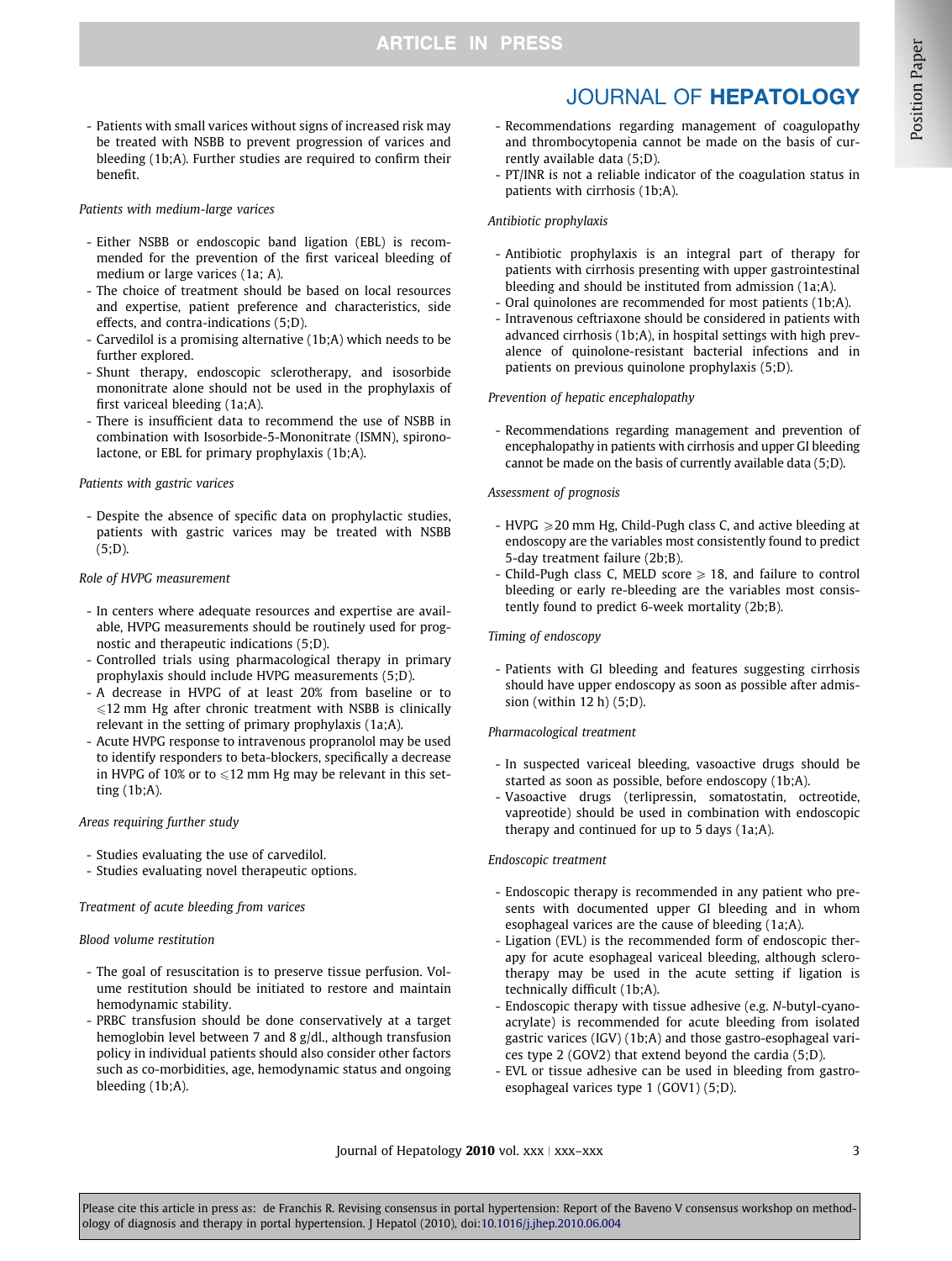# Position Paper

Early TIPS placement

- An early TIPS within 72 h (ideally  $\leq$  24 h) should be considered in patients at high-risk of treatment failure (e.g. Child-Pugh class C <14 points or Child class B with active bleeding) after initial pharmacological and endoscopic therapy (1b;A).

# Use of balloon tamponade

- Balloon tamponade should only be used in massive bleeding as a temporary ''bridge" until definitive treatment can be instituted (for a maximum of 24 h, preferably in an intensive care facility) (5;D).

# Use of self-expandable metal stents

- Uncontrolled data suggest that self-expanding covered esophageal metal stents may be an option in refractory esophageal variceal bleeding, although further evaluation is needed (4;C).

# Management of treatment failures

- Persistent bleeding despite combined pharmacological and endoscopic therapy is best managed by TIPS with PTFE-covered stents (2b;B).
- Re-bleeding during the first 5 days may be managed by a second attempt at endoscopic therapy. If re-bleeding is severe, PTFE-covered TIPS is likely the best option (2b;B).

# Areas requiring further study

- The need for correction of coagulation disorders. Influence of coagulopathy and thrombocytopenia on outcome.
- Improve prognostic models: Better stratification of risk to determine timing of the initial endoscopy, duration of drug therapy and type of treatment.
- Treatment and prevention of HE.
- Best antibiotic.
- Role of self-expandable esophageal stents.
- Treatment of gastric varices.
- Treatment of paediatric patients: no studies define the best approach.
- Treatment of bleeding ectopic varices like duodenal varices.
- Role of erythromycin before endoscopy.

# Prevention of re-bleeding

Time to start secondary prophylaxis

- Secondary prophylaxis should start as soon as possible from day 6 of the index variceal episode (5;D).
- The start time of secondary prophylaxis should be documented.

# Patients with cirrhosis

- Combination of beta-blockers and band ligation is the preferred therapy as it results in lower re-bleeding compared to either therapy alone (1a;A).
- Hemodynamic response to drug therapy provides information about re-bleeding risk and survival (1a;A).

- The addition of ISMN to beta-blockers may improve the efficacy of treatment in hemodynamic non-responders (5;D).

Patients with cirrhosis who are unable or unwilling to be treated with **FVI** 

- Beta-blockers with Isosorbide Mononitrate is the preferred option (1a;A).

Patients with cirrhosis who have contra-indications or intolerance to beta-blockers

- Band ligation is the preferred treatment (5;D).

Patients who fail endoscopic and pharmacological treatment for the prevention of re-bleeding

- Transjugular Intra-hepatic Porto-systemic Shunt (TIPS) with Polytetrafluoroethylene (PTFE)-covered stents is effective and is the preferred option. Surgical shunt in Child-Pugh A and B patients is an alternative if TIPS is unavailable (2b;B).
- Transplantation provides good long-term outcomes in appropriate candidates and should be considered (2b;B). TIPS may be used as a bridge to transplantation (4;C).

Patients who have bled from isolated gastric varices type I (IGV1) or gastro-oesophageal varices type 2 (GOV2)

- N-butyl-cyanoacrylate (1b;A) or TIPS (2b;B) are recommended.

Patients who have bled from gastro-oesophageal varices type 1 with (GOV1)

- May be treated with N-butyl-cyanoacrylate, band ligation of oesophageal varices or beta-blockers (2b;B).

Patients who have bled from portal hypertensive gastropathy

- Beta-blockers (1b;A) should be used for prevention of recurrent bleeding.

Patients in whom beta-blockers are contraindicated or fail and who cannot be managed by non-shunt therapy

- TIPS (4;C) or surgical shunts (4;C) should be considered.

# Non-cirrhotic portal hypertension

Similar to Baveno IV, a session in Baveno V was devoted to noncirrhotic portal hypertension, focusing on the Budd-Chiari syndrome and extra-hepatic portal vein obstruction.

Budd-Chiari syndrome [BCS – hepatic venous outflow tract obstruction (HVOTO)]

Definition

- Budd-Chiari syndrome can be located from the level of the small hepatic veins to the level of the termination of inferior vena cava into the right atrium.
- BCS is a heterogeneous condition with regard to causes and pathogenesis.
- BCS is considered secondary when the mechanism for HVOTO is compression/invasion by a benign or malignant tumour, abscess or cyst.
- BCS is considered primary otherwise.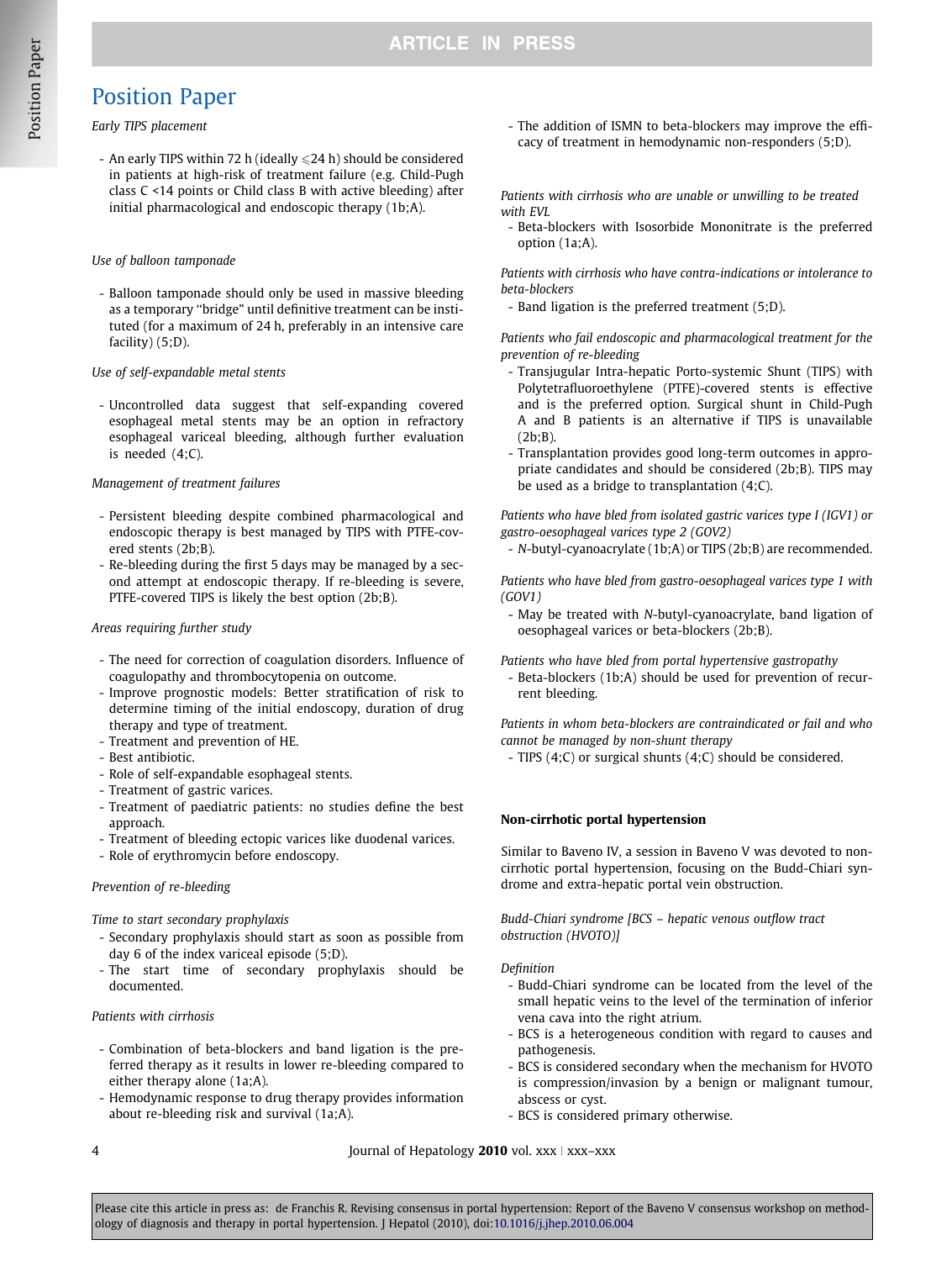# Aetiology

- Myeloproliferative diseases should be investigated in all patients with primary BCS, first by testing for V617F JAK2 mutation in peripheral blood. When V617F JAK2 is undetectable, further tests for myeloproliferative diseases should be performed (e.g. molecular testing and bone marrow biopsy) (2b;B).
- When liver synthetic function is impaired, low plasma levels of antithrombin, protein C, and protein S should not be considered as specific for an inherited defect unless it is already known in family members. Similarly, anticardiolipin antibodies at low titres and increased serum homocysteine levels may not reflect underlying prothrombotic conditions (3b;B).

# Diagnosis

- BCS is diagnosed by the demonstration of an obstruction of the venous lumen, or by the presence of hepatic vein collaterals  $(4 \cdot C)$
- Liver biopsy is not necessary to make a diagnosis of BCS when vascular imaging has demonstrated obstruction of the hepatic venous outflow tract (4;C).
- Liver biopsy is the only means to make a diagnosis of BCS of the small intra-hepatic veins (4;C).
- Hepatic nodules are frequent and most often are benign. HCC may occur and therefore the patient should be referred to centers experienced in managing BCS (5;D).

# Management

- Controlled clinical trials for BCS have not been performed, hence the current recommendations for therapy are based on cohort studies and expert opinion (5;D).
- Management of BCS should be undertaken at centers with experience in this condition.
- Anticoagulation should be recommended to all patients, in the absence of major contra-indications (5;D).
- Previous bleeding related to portal hypertension is not considered a major contra-indication for anticoagulation, provided appropriate prophylaxis for recurrent bleeding is initiated  $(5:D)$ .
- Complications of portal hypertension may be treated as recommended for the other types of liver diseases (5;D).
- Stenoses that are amenable to percutaneous angioplasty/ stenting should be actively looked for, and treated accordingly  $(5;D)$ .
- TIPS insertion should be attempted by experts when angioplasty/stenting is not feasible, and when the patient does not improve on medical therapy (5;D).
- Liver transplantation should be considered in patients with manifestations refractory to the above procedures (5;D).
- More data are needed to provide a definition of treatment failure (5;D).
- The response to treatment should be closely monitored by assessing sodium and water balance, serum ALT levels, serum bilirubin level and the occurrence of complications of treatment (5;D).

# JOURNAL OF HEPATOLOGY

- A satisfactory long term control of the disease is indicated by the absence of clinically detectable ascites, jaundice, encephalopathy, gastrointestinal bleeding, and bacterial infection together with a good performance status, regardless of liver tests  $(4;C)$ .

Extra-hepatic portal vein obstruction (EHPVO)

# Definition

- EHPVO is defined by obstruction of the extra-hepatic portal vein with or without involvement of the intra-hepatic portal veins and does not include isolated thrombosis of splenic vein or superior mesenteric vein (SMV).
- EHPVO is characterized by features of recent thrombosis or of portal hypertension with portal cavernoma as a sequel of portal vein obstruction.
- Presence of cirrhosis and/or malignancy should be stated.

# Aetiology

- EHPVO is a heterogeneous entity with regards to causes and pathogenesis.
- EHPVO is frequently associated with one or several risk factors for thrombosis which may be occult at presentation.
- Presence of cirrhosis, malignancy and other intra-abdominal causes such as inflammation, trauma, etc. do not exclude the presence of systemic risk factors.

# Clinical presentation

- Recent EHPVO: can be assumed when patients present with symptoms such as abdominal pain, ascites, or fever in the absence of portal cavernoma and porto-systemic collaterals. Patients also can be asymptomatic (5;D).
- Chronic EHPVO: is associated with portal cavernoma.

# Diagnosis

- EHPVO is diagnosed by Doppler US, CT, or MRI, which demonstrate portal vein obstruction, presence of intraluminal material or portal vein cavernoma.

# Natural history

- The natural course of EHPVO is mainly determined by the presence or absence of associated diseases such as cirrhosis or malignancy.
- Most patients with EHPVO in the absence of cirrhosis and malignancy have a relatively benign course.
- Morbidity is mainly related to variceal bleeding, recurrent thrombosis, symptomatic portal biliopathy, and hypersplenism.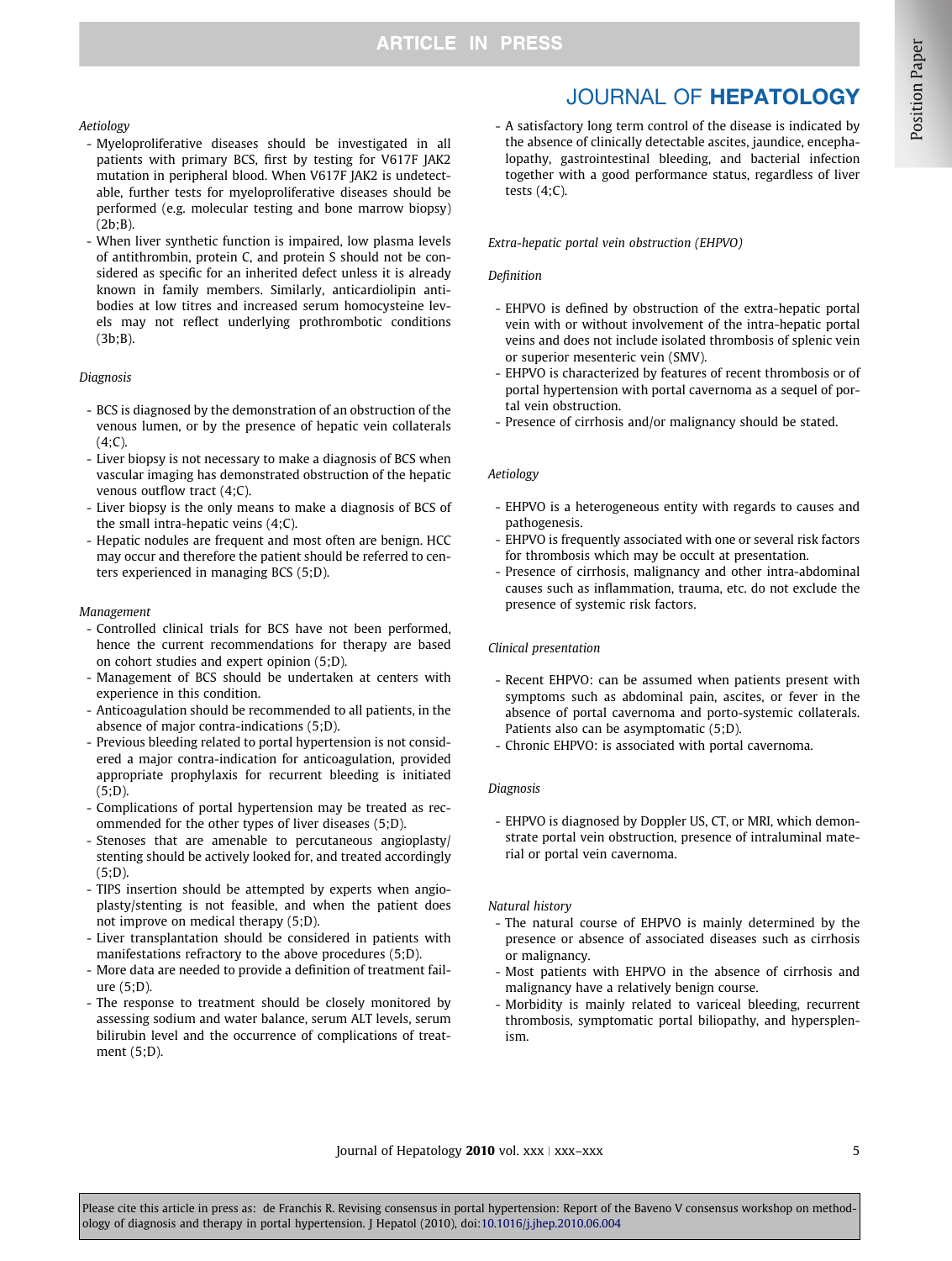# Position Paper

Classification

In classifying EHPVO, the following characteristics should be specified (5;D):

- Site of PVT
- Presentation
- Type of underlying liver disease
- Degree of portal vein occlusion (incomplete or total)
- Extent of involvement of extra-hepatic portal venous system

# Treatment: recent EHPVO: anticoagulation

- Recent EHPVO rarely resolves spontaneously.
- In non-cirrhotic patients with symptomatic recent EHPVO, low molecular weight heparin should be started immediately followed by oral anticoagulant therapy (2b;B). In asymptomatic patients, anticoagulation should be considered.
- Anticoagulation should be given for at least three months, unless an underlying persistent prothrombotic state has been documented, in which case life-long anticoagulation is recommended (5;D).
- Antibiotic therapy should be given if there is any evidence of SIRS/infection (5;D).

# Treatment: chronic EHPVO: anticoagulation

- In patients with chronic EHPVO, there is no consensus on the indication for anticoagulant therapy.
- However, in those patients with a persistent documented prothrombotic state, anticoagulant therapy can be considered  $(5;D)$ .
- There is insufficient evidence in favour of interventional therapy such as TIPS and local thrombolysis.

# Treatment: bleeding

- For primary prophylaxis of variceal bleeding there is insufficient data on whether beta-blockers or endoscopic therapy should be preferred.
- For control of acute variceal bleeding, endoscopic therapy is effective (2b;B).
- For secondary prophylaxis endoscopic therapy is effective (2a;B). There is preliminary evidence to suggest that betablockers are as effective as endoscopic ligation therapy.
- Decompressive surgery or interventional radiological procedures should be considered for patients with failure of endoscopic therapy (5;D).
- Mesenteric-left portal vein bypass (Rex bypass) is preferred in managing bleeding from paediatric patients with chronic EHPVO, if feasible (2b;B).

# Portal biliopathy-diagnosis

- Portal biliopathy is present in nearly all patients with EHPVO. In the majority, it is asymptomatic.
- MRCP is the first line of investigation.
- ERCP is only recommended if a therapeutic intervention is contemplated.

#### Portal biliopathy-treatment

Asymptomatic: No treatment (5;D). Symptomatic:

- Bile duct stones: Endoscopic therapy.
- Common bile duct stricture: Endoscopic stenting; (3b;B) and porto-systemic shunt surgery should be considered, whenever possible, (3b;B). If not relieved by the above, hepatico-jejunostomy may be considered (3b;B).

#### Chronic EHPVO in children: treatment

Mesenteric-left portal vein bypass (Rex bypass) should be considered in all children with complications of chronic EHPVO, who should be referred to centers with experience in treating this condition (5;D).

Unresolved issues and future studies

- Prospective data on the frequency and clinical profile of recent and chronic EHPVO.
- Natural history of EHPVO in children vs. adults; hepatic dysfunction.
- Primary prophylaxis of variceal bleeding.
- Case–control studies on frequency of prothrombotic states in EHPVO (particularly in the East), identification of high-risk population.
- Usefulness of long-term anticoagulants, emergency TIPS, Rex shunt surgery.
- Assessment of factors associated with treatment failure, disease progression and thrombosis recurrence.
- Experimental models of recent and chronic EHPVO.
- Management of ectopic varices.

# Other issues

In Baveno IV, a session was devoted to predictive models in portal hypertension, during which classification stages of cirrhosis were proposed. Prospective validation of this classification is under way.

# Conclusions

The purpose of the consensus definitions about the variceal bleeding episode is to use them in trials and other studies on portal hypertension, as well as in clinical practice. This does not mean that authors cannot use their own definitions, but they are encouraged to use and evaluate in parallel these Baveno V consensus definitions. This should result in some measure of standardisation and increased ease of interpretation among different studies. Equally important, if there are uniformly defined end-points, meta-analyses will be based on more homogeneous studies, which is an essential pre-requisite of this methodology. It is desirable that future studies be reported using these definitions as part of the evaluation. Change or refinement can then take place, as they have at Baveno V with respect to the previous consensus meetings, to ensure that the consensus definitions do have clinical relevance and are easily applied in practice.

Several definitions agreed upon in the previous Baveno workshops were taken for granted and not discussed in Baveno V. Interested readers can refer to the Baveno I–IV reports [\[2–4,7–10\]](#page-6-0).

The suggestions about the topics of future studies reflect the opinions of the experts about the areas where new information is most needed.